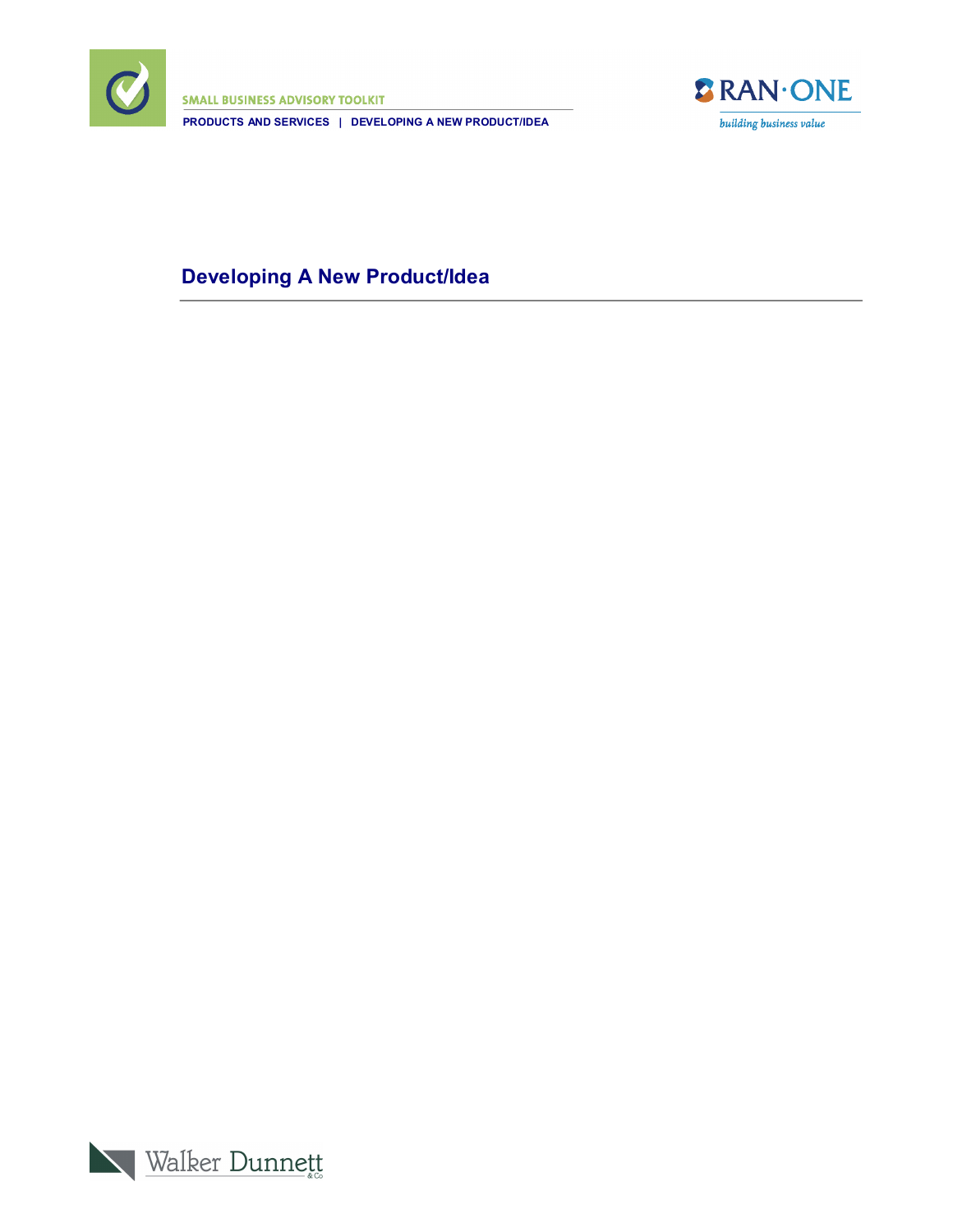

**SMALL BUSINESS ADVISORY TOOLKIT PRODUCTS AND SERVICES | DEVELOPING A NEW PRODUCT/IDEA**



**1. WHAT IS THE COMMERCIAL NEED FOR THE PRODUCT/IDEA?**

**2. WHAT PROBLEM DOES IT SOLVE FOR INTENDED PURCHASERS?**

**3. IS IT A TOTALLY NEW PRODUCT OR AN EVOLUTION FROM AN EXISTING PRODUCT?**

**4. WHAT DIFFERENTIATES FROM OTHER SIMILAR PRODUCTS CURRENTLY AVAILABLE?**

**5. WILL IT REPAY YOUR INVESTMENT WITHIN A REASONABLE PERIOD OF TIME? WHAT PERIOD?**

**6. WHAT LEGAL IMPLICATIONS ARE RELATED TO MANUFACTURE/USE OF THE PRODUCT?**

**7. WHAT POSSIBLE PROBLEMS COULD THE PRODUCT CAUSE (ENVIRONMENTAL ETC)?**

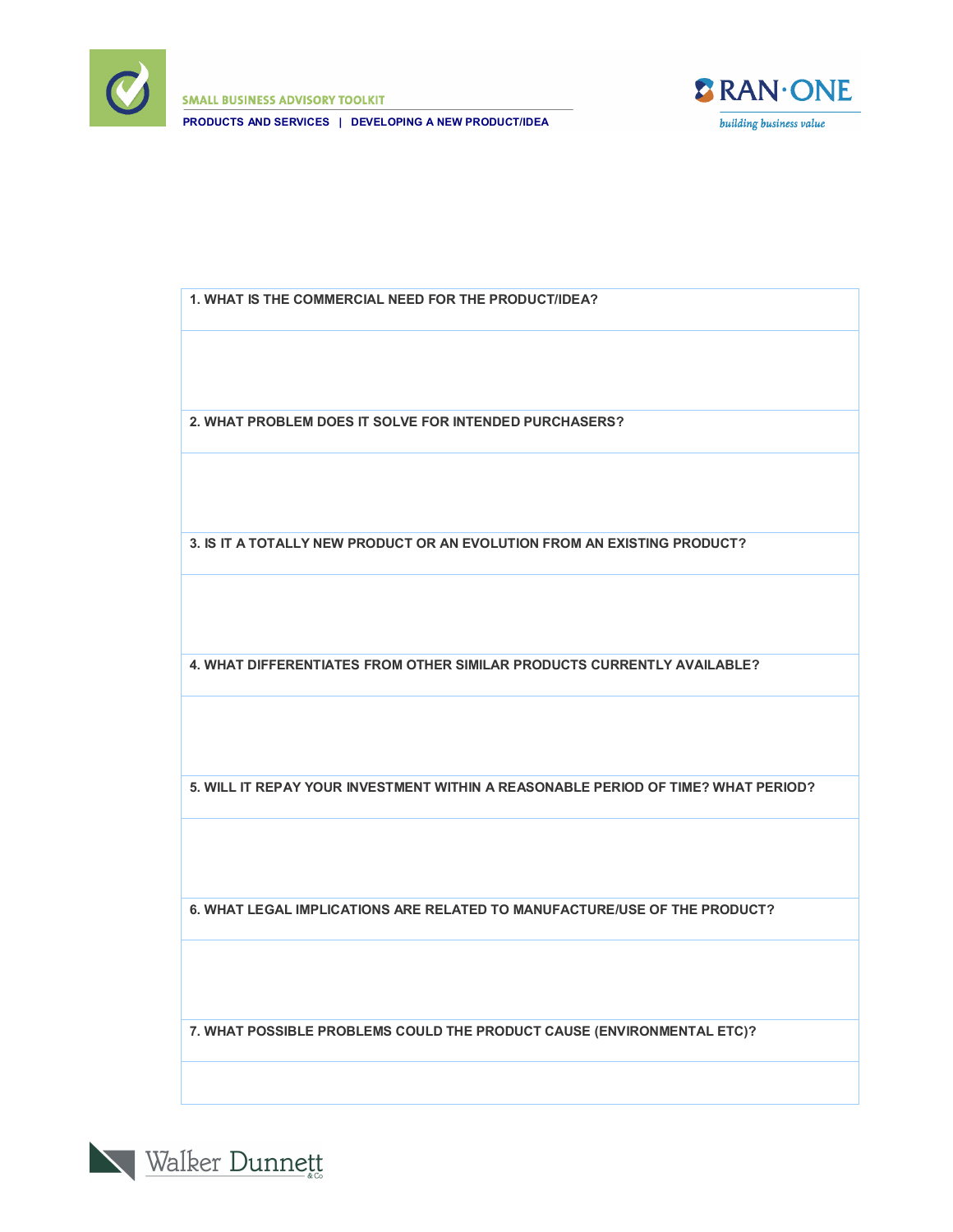

**SMALL BUSINESS ADVISORY TOOLKIT** 

**PRODUCTS AND SERVICES | DEVELOPING A NEW PRODUCT/IDEA**



**8. IS THE PRODUCT'S CONCEPT EASILY COMMUNICATED? WHAT IS IT?**

**9. WHO IS THE INTENDED MARKET AND IS THE PRODUCT AFFORDABLE FOR THE GROUP(S)?**

**10. IS THE PRODUCT AFFECTED BY ANY TIMING ISSUES, I.E. SEASONALITY? WHAT ARE THEY?**

**11. DOES THE PRODUCT HAVE ANY DIRECT COMPETITORS? (LIST)**

**12. HOW LONG UNTIL YOU CAN LAUNCH THE PRODUCT?**

**13. DO YOU HAVE SUFFICIENT FUNDS TO DEVELOP THE PRODUCT? IF NOT, HOW DO YOU INTEND FINDING THEM?**

**14. IS THE PRODUCT DESIGNED TO TAKE ADVANTAGE OF AN ALREADY EXISTING TREND IN THE MARKET? IS IT LIKELY TO BE A CONTINUING TREND?**